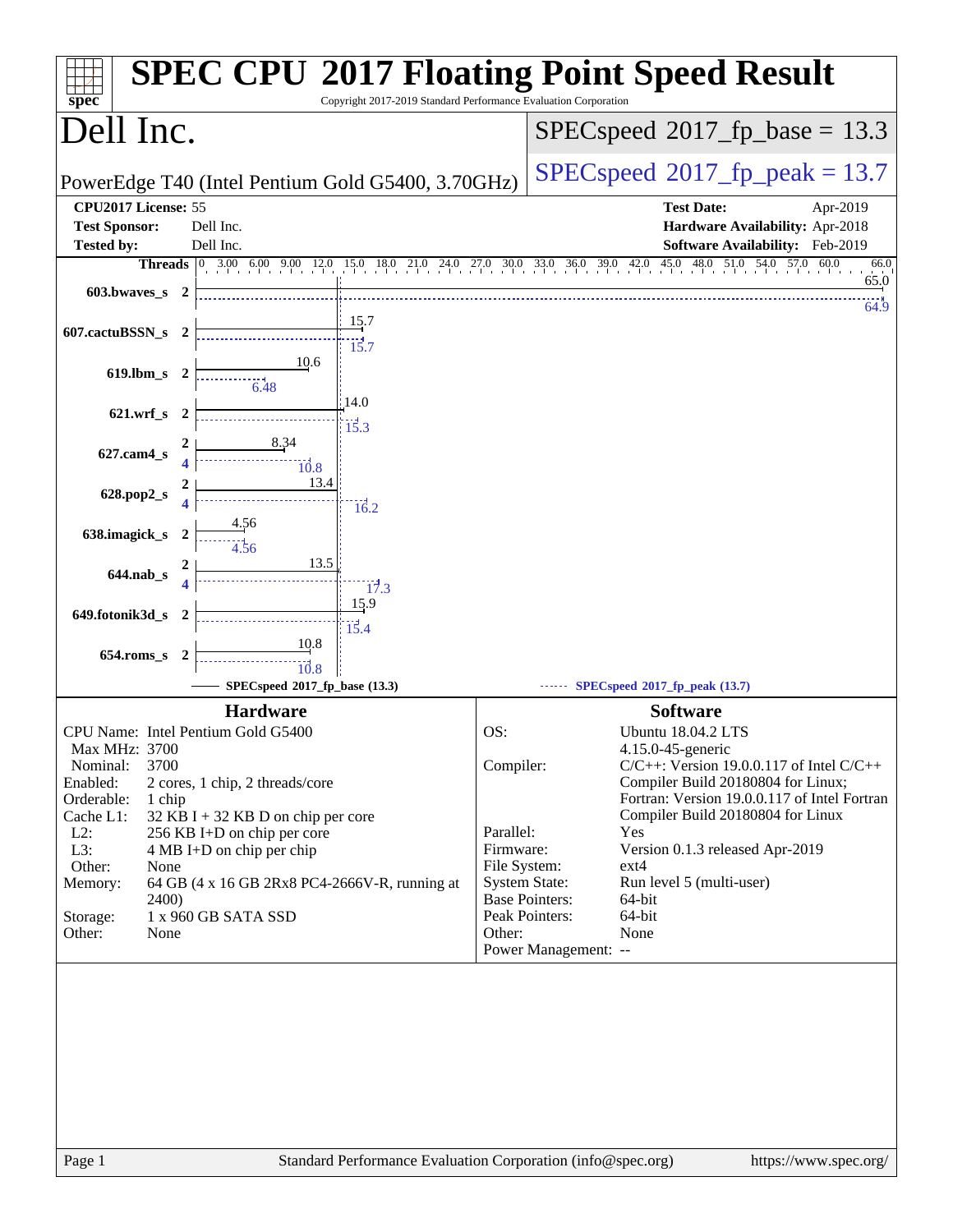| <b>SPEC CPU®2017 Floating Point Speed Result</b>                                                         |                                                     |                |       |                |       |                |                                           |                                  |                |              |                |              |                |              |
|----------------------------------------------------------------------------------------------------------|-----------------------------------------------------|----------------|-------|----------------|-------|----------------|-------------------------------------------|----------------------------------|----------------|--------------|----------------|--------------|----------------|--------------|
| spec<br>Copyright 2017-2019 Standard Performance Evaluation Corporation                                  |                                                     |                |       |                |       |                |                                           |                                  |                |              |                |              |                |              |
| Dell Inc.                                                                                                |                                                     |                |       |                |       |                | $SPEC speed^{\circ}2017\_fp\_base = 13.3$ |                                  |                |              |                |              |                |              |
| PowerEdge T40 (Intel Pentium Gold G5400, 3.70GHz)                                                        |                                                     |                |       |                |       |                | $SPEC speed^{\circ}2017$ _fp_peak = 13.7  |                                  |                |              |                |              |                |              |
| CPU2017 License: 55                                                                                      |                                                     |                |       |                |       |                | <b>Test Date:</b><br>Apr-2019             |                                  |                |              |                |              |                |              |
| Hardware Availability: Apr-2018<br><b>Test Sponsor:</b><br>Dell Inc.                                     |                                                     |                |       |                |       |                |                                           |                                  |                |              |                |              |                |              |
| <b>Tested by:</b>                                                                                        | <b>Software Availability:</b> Feb-2019<br>Dell Inc. |                |       |                |       |                |                                           |                                  |                |              |                |              |                |              |
| <b>Results Table</b>                                                                                     |                                                     |                |       |                |       |                |                                           |                                  |                |              |                |              |                |              |
|                                                                                                          |                                                     |                |       | <b>Base</b>    |       |                |                                           |                                  |                |              | Peak           |              |                |              |
| <b>Benchmark</b>                                                                                         | <b>Threads</b>                                      | <b>Seconds</b> | Ratio | <b>Seconds</b> | Ratio | <b>Seconds</b> | Ratio                                     | <b>Threads</b>                   | <b>Seconds</b> | <b>Ratio</b> | <b>Seconds</b> | <b>Ratio</b> | <b>Seconds</b> | <b>Ratio</b> |
| 603.bwayes s                                                                                             | 2                                                   | 908            | 65.0  | 908            | 65.0  |                |                                           | $\overline{2}$                   | 909            | 64.9         | 906            | 65.1         |                |              |
| 607.cactuBSSN s                                                                                          | $\overline{2}$                                      | 1060           | 15.7  | 1057           | 15.8  |                |                                           | $\overline{2}$<br>$\overline{2}$ | 1053           | 15.8         | 1059           | 15.7         |                |              |
| 619.lbm s                                                                                                | $\overline{c}$                                      | 492            | 10.6  | 492            | 10.7  |                |                                           |                                  | 809            | 6.48         | 808            | 6.49         |                |              |
| $621$ .wrf s                                                                                             | $\overline{c}$                                      | 946            | 14.0  | 948            | 14.0  |                |                                           | $\overline{2}$                   | 865            | 15.3         | 865            | 15.3         |                |              |
| $627.cam4_s$                                                                                             | $\overline{2}$                                      | 1062           | 8.34  | 1063           | 8.34  |                |                                           | $\overline{4}$                   | 819            | 10.8         | 819            | 10.8         |                |              |
| 628.pop2_s                                                                                               | $\overline{2}$                                      | 887            | 13.4  | 887            | 13.4  |                |                                           | 4                                | 735            | 16.2         | 735            | 16.2         |                |              |
| 638.imagick_s                                                                                            | $\overline{c}$                                      | 3161           | 4.56  | 3159           | 4.57  |                |                                           | $\overline{2}$                   | 3163           | 4.56         | 3161           | 4.56         |                |              |
| $644$ .nab s                                                                                             | $\overline{2}$                                      | 1292           | 13.5  | 1294           | 13.5  |                |                                           | $\overline{4}$                   | 1010           | 17.3         | 1012           | 17.3         |                |              |
| 649.fotonik3d s                                                                                          | $\overline{2}$                                      | 574            | 15.9  | 573            | 15.9  |                |                                           | $\overline{2}$                   | 593            | 15.4         | 593            | 15.4         |                |              |
| 654.roms s                                                                                               | $\overline{2}$                                      | 1459           | 10.8  | 1459           | 10.8  |                |                                           | $\overline{2}$                   | 1460           | <b>10.8</b>  | 1459           | 10.8         |                |              |
| $SPECspeed*2017_fp\_base =$<br>13.3                                                                      |                                                     |                |       |                |       |                |                                           |                                  |                |              |                |              |                |              |
| $SPECspeed*2017_fp\_peak =$<br>13.7                                                                      |                                                     |                |       |                |       |                |                                           |                                  |                |              |                |              |                |              |
| Results appear in the order in which they were run. Bold underlined text indicates a median measurement. |                                                     |                |       |                |       |                |                                           |                                  |                |              |                |              |                |              |
|                                                                                                          |                                                     |                |       |                |       |                |                                           |                                  |                |              |                |              |                |              |

#### **[Operating System Notes](http://www.spec.org/auto/cpu2017/Docs/result-fields.html#OperatingSystemNotes)**

Stack size set to unlimited using "ulimit -s unlimited"

#### **[General Notes](http://www.spec.org/auto/cpu2017/Docs/result-fields.html#GeneralNotes)**

Environment variables set by runcpu before the start of the run: KMP\_AFFINITY = "granularity=fine,compact,1,0" LD\_LIBRARY\_PATH = "/home/cpu2017/lib/ia32:/home/cpu2017/lib/intel64:/home/cpu2017/je5.0.1-32:/home/cpu2017/je5.0.1-64" OMP\_STACKSIZE = "192M"

 Binaries compiled on a system with 1x Intel Core i9-799X CPU + 32GB RAM memory using Redhat Enterprise Linux 7.5 Yes: The test sponsor attests, as of date of publication, that CVE-2017-5754 (Meltdown) is mitigated in the system as tested and documented. Yes: The test sponsor attests, as of date of publication, that CVE-2017-5753 (Spectre variant 1) is mitigated in the system as tested and documented. Yes: The test sponsor attests, as of date of publication, that CVE-2017-5715 (Spectre variant 2) is mitigated in the system as tested and documented. Transparent Huge Pages enabled by default Prior to runcpu invocation Filesystem page cache synced and cleared with: sync; echo 3> /proc/sys/vm/drop\_caches

#### **[Platform Notes](http://www.spec.org/auto/cpu2017/Docs/result-fields.html#PlatformNotes)**

 BIOS settings: CPU Performance set to Maximum Performance C States set to Autonomous

**(Continued on next page)**

Page 2 Standard Performance Evaluation Corporation [\(info@spec.org\)](mailto:info@spec.org) <https://www.spec.org/>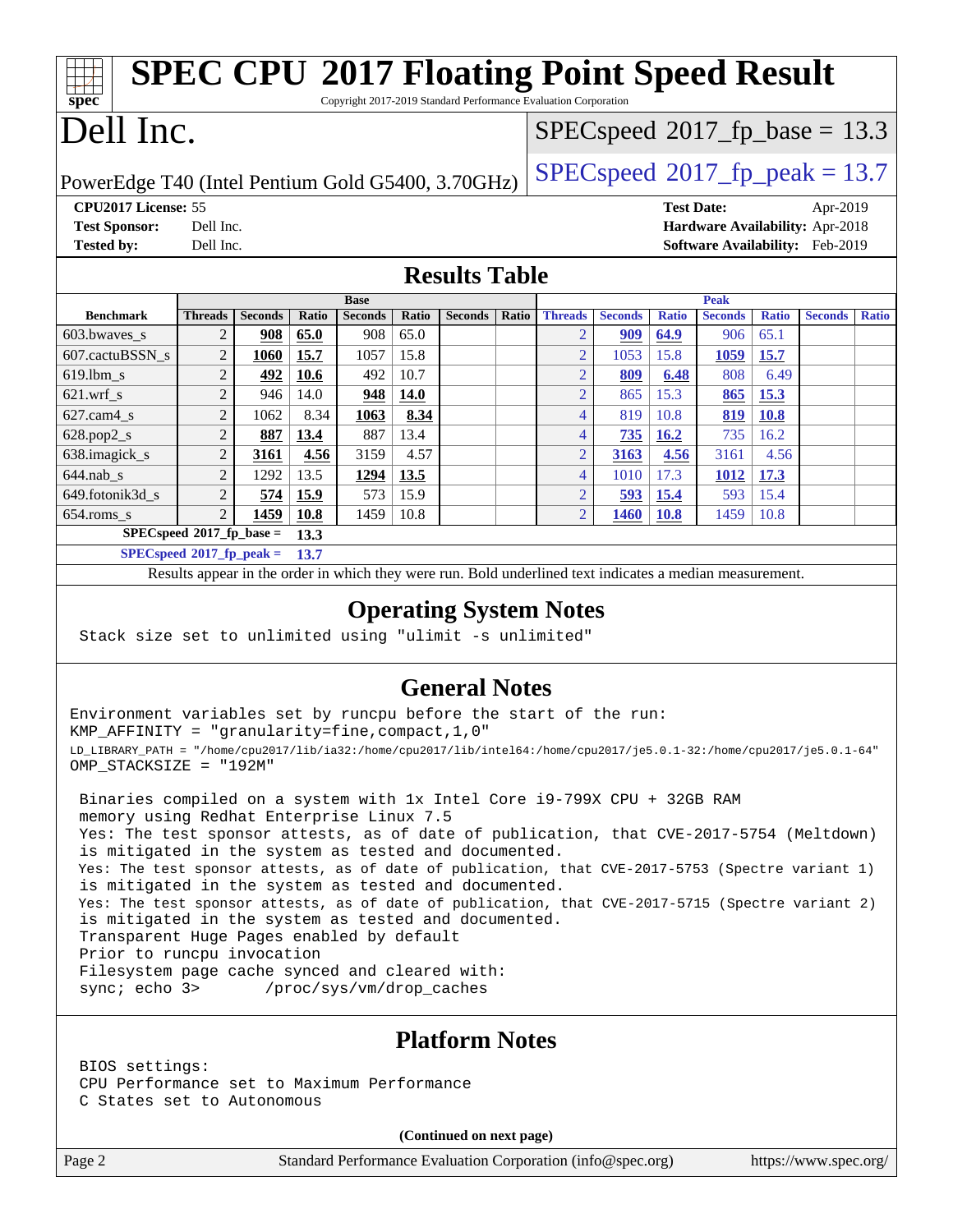| spec <sup>®</sup>                                                                                                                                                                                                                                                                                                                                                                                                                                | Copyright 2017-2019 Standard Performance Evaluation Corporation                                                                                                                                                             | <b>SPEC CPU®2017 Floating Point Speed Result</b>                                                                                                                                                                                                                                            |                                                                                |  |  |  |
|--------------------------------------------------------------------------------------------------------------------------------------------------------------------------------------------------------------------------------------------------------------------------------------------------------------------------------------------------------------------------------------------------------------------------------------------------|-----------------------------------------------------------------------------------------------------------------------------------------------------------------------------------------------------------------------------|---------------------------------------------------------------------------------------------------------------------------------------------------------------------------------------------------------------------------------------------------------------------------------------------|--------------------------------------------------------------------------------|--|--|--|
| Dell Inc.                                                                                                                                                                                                                                                                                                                                                                                                                                        |                                                                                                                                                                                                                             | $SPEC speed^{\circ}2017\_fp\_base = 13.3$                                                                                                                                                                                                                                                   |                                                                                |  |  |  |
| PowerEdge T40 (Intel Pentium Gold G5400, 3.70GHz)                                                                                                                                                                                                                                                                                                                                                                                                |                                                                                                                                                                                                                             | $SPEC speed^{\circ}2017$ [p_peak = 13.7                                                                                                                                                                                                                                                     |                                                                                |  |  |  |
| CPU2017 License: 55<br>Dell Inc.<br><b>Test Sponsor:</b><br>Dell Inc.<br><b>Tested by:</b>                                                                                                                                                                                                                                                                                                                                                       |                                                                                                                                                                                                                             | <b>Test Date:</b>                                                                                                                                                                                                                                                                           | Apr-2019<br>Hardware Availability: Apr-2018<br>Software Availability: Feb-2019 |  |  |  |
| <b>Platform Notes (Continued)</b>                                                                                                                                                                                                                                                                                                                                                                                                                |                                                                                                                                                                                                                             |                                                                                                                                                                                                                                                                                             |                                                                                |  |  |  |
| C1E disabled<br>Sysinfo program /home/cpu2017/bin/sysinfo<br>Rev: r5974 of 2018-05-19 9bcde8f2999c33d61f64985e45859ea9<br>running on intel-sut Thu Apr 25 16:52:15 2019<br>SUT (System Under Test) info as seen by some common utilities.<br>For more information on this section, see<br>From /proc/cpuinfo<br>"physical id"s (chips)<br>1<br>4 "processors"<br>cpu cores : 2<br>siblings : 4<br>physical 0: cores 0 1                          | https://www.spec.org/cpu2017/Docs/config.html#sysinfo<br>model name : Intel(R) Pentium(R) Gold G5400 CPU @ 3.70GHz                                                                                                          | cores, siblings (Caution: counting these is hw and system dependent. The following<br>excerpts from /proc/cpuinfo might not be reliable. Use with caution.)                                                                                                                                 |                                                                                |  |  |  |
| From 1scpu:<br>Architecture:<br>$CPU$ op-mode( $s$ ):<br>Byte Order:<br>CPU(s):<br>On-line CPU(s) list: $0-3$<br>Thread(s) per core:<br>$Core(s)$ per socket:<br>Socket(s):<br>NUMA $node(s)$ :<br>Vendor ID:<br>CPU family:<br>Model:<br>Model name:<br>Stepping:<br>CPU MHz:<br>$CPU$ max $MHz$ :<br>CPU min MHz:<br>BogoMIPS:<br>Virtualization:<br>L1d cache:<br>Lli cache:<br>$L2$ cache:<br>L3 cache:<br>NUMA $node0$ $CPU(s)$ :<br>Flags: | x86 64<br>$32$ -bit, $64$ -bit<br>Little Endian<br>4<br>2<br>2<br>1<br>$\mathbf{1}$<br>GenuineIntel<br>6<br>158<br>10<br>3700.261<br>3700.0000<br>800.0000<br>7392.00<br>$VT - x$<br>32K<br>32K<br>256K<br>4096K<br>$0 - 3$ | Intel(R) Pentium(R) Gold G5400 CPU @ 3.70GHz<br>fpu vme de pse tsc msr pae mce cx8 apic sep mtrr pge mca cmov<br>pat pse36 clflush dts acpi mmx fxsr sse sse2 ss ht tm pbe syscall nx pdpe1gb rdtscp<br>lm constant_tsc art arch_perfmon pebs bts rep_good nopl xtopology nonstop_tsc cpuid |                                                                                |  |  |  |
|                                                                                                                                                                                                                                                                                                                                                                                                                                                  | (Continued on next page)                                                                                                                                                                                                    |                                                                                                                                                                                                                                                                                             | https://www.spec.org/                                                          |  |  |  |
| Page 3                                                                                                                                                                                                                                                                                                                                                                                                                                           | Standard Performance Evaluation Corporation (info@spec.org)                                                                                                                                                                 |                                                                                                                                                                                                                                                                                             |                                                                                |  |  |  |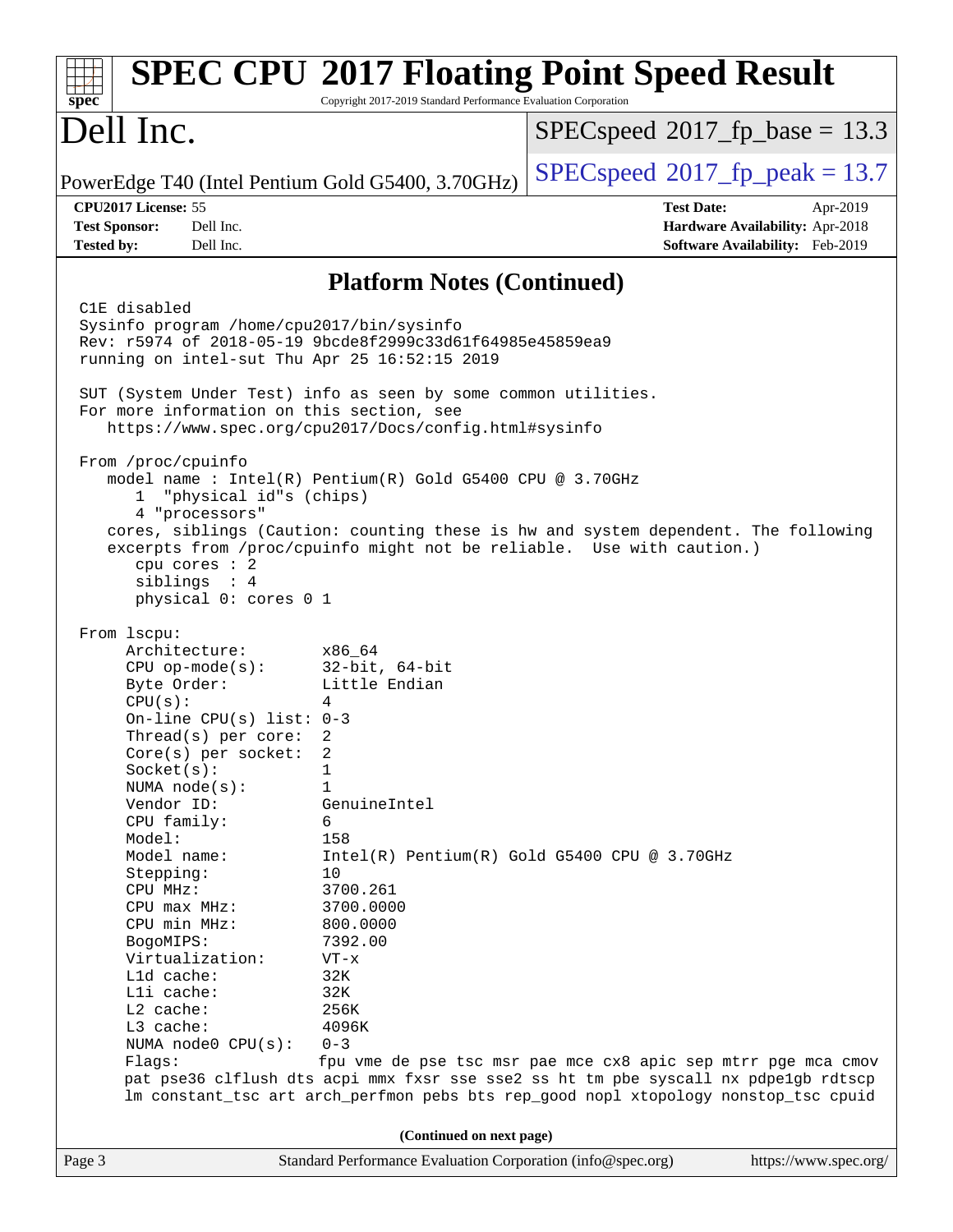| <b>SPEC CPU®2017 Floating Point Speed Result</b><br>Copyright 2017-2019 Standard Performance Evaluation Corporation<br>spec <sup>®</sup>                                                                                                                                                                                                                                                                                                                                                           |                                                                  |  |  |  |  |  |
|----------------------------------------------------------------------------------------------------------------------------------------------------------------------------------------------------------------------------------------------------------------------------------------------------------------------------------------------------------------------------------------------------------------------------------------------------------------------------------------------------|------------------------------------------------------------------|--|--|--|--|--|
| Dell Inc.                                                                                                                                                                                                                                                                                                                                                                                                                                                                                          | $SPEC speed^{\circ}2017\_fp\_base = 13.3$                        |  |  |  |  |  |
| PowerEdge T40 (Intel Pentium Gold G5400, 3.70GHz)                                                                                                                                                                                                                                                                                                                                                                                                                                                  | $SPEC speed^{\circ}2017$ [p_peak = 13.7                          |  |  |  |  |  |
| CPU2017 License: 55<br><b>Test Sponsor:</b><br>Dell Inc.                                                                                                                                                                                                                                                                                                                                                                                                                                           | <b>Test Date:</b><br>Apr-2019<br>Hardware Availability: Apr-2018 |  |  |  |  |  |
| <b>Tested by:</b><br>Dell Inc.                                                                                                                                                                                                                                                                                                                                                                                                                                                                     | Software Availability: Feb-2019                                  |  |  |  |  |  |
| <b>Platform Notes (Continued)</b>                                                                                                                                                                                                                                                                                                                                                                                                                                                                  |                                                                  |  |  |  |  |  |
| aperfmperf tsc_known_freq pni pclmulqdq dtes64 monitor ds_cpl vmx est tm2 ssse3 sdbg<br>cx16 xtpr pdcm pcid sse4_1 sse4_2 x2apic movbe popcnt tsc_deadline_timer aes xsave<br>rdrand lahf_lm abm 3dnowprefetch cpuid_fault epb invpcid_single pti ssbd ibrs ibpb<br>stibp tpr_shadow vnmi flexpriority ept vpid fsgsbase tsc_adjust smep erms invpcid<br>mpx rdseed smap clflushopt intel_pt xsaveopt xsavec xgetbvl xsaves dtherm arat pln<br>pts hwp hwp_notify hwp_act_window hwp_epp flush_lld |                                                                  |  |  |  |  |  |
| /proc/cpuinfo cache data<br>cache size : 4096 KB                                                                                                                                                                                                                                                                                                                                                                                                                                                   |                                                                  |  |  |  |  |  |
| From numactl --hardware<br>physical chip.<br>available: 1 nodes (0)<br>node 0 cpus: 0 1 2 3<br>node 0 size: 64256 MB<br>node 0 free: 43989 MB<br>node distances:<br>node<br>0<br>10<br>0 :<br>From /proc/meminfo<br>MemTotal:<br>65798712 kB<br>HugePages_Total:<br>0<br>Hugepagesize:<br>2048 kB<br>/usr/bin/lsb_release -d<br>Ubuntu 18.04.2 LTS<br>From /etc/*release* /etc/*version*<br>debian version: buster/sid                                                                             | WARNING: a numactl 'node' might or might not correspond to a     |  |  |  |  |  |
| os-release:<br>NAME="Ubuntu"<br>VERSION="18.04.2 LTS (Bionic Beaver)"<br>ID=ubuntu<br>ID LIKE=debian<br>PRETTY NAME="Ubuntu 18.04.2 LTS"                                                                                                                                                                                                                                                                                                                                                           |                                                                  |  |  |  |  |  |
| VERSION ID="18.04"<br>HOME_URL="https://www.ubuntu.com/"<br>SUPPORT_URL="https://help.ubuntu.com/"                                                                                                                                                                                                                                                                                                                                                                                                 |                                                                  |  |  |  |  |  |
| uname $-a$ :<br>Linux intel-sut 4.15.0-45-generic #48-Ubuntu SMP Tue Jan 29 16:28:13 UTC 2019 x86_64<br>x86_64 x86_64 GNU/Linux                                                                                                                                                                                                                                                                                                                                                                    |                                                                  |  |  |  |  |  |
| Kernel self-reported vulnerability status:                                                                                                                                                                                                                                                                                                                                                                                                                                                         |                                                                  |  |  |  |  |  |
| Mitigation: PTI<br>$CVE-2017-5754$ (Meltdown):                                                                                                                                                                                                                                                                                                                                                                                                                                                     |                                                                  |  |  |  |  |  |
| (Continued on next page)                                                                                                                                                                                                                                                                                                                                                                                                                                                                           |                                                                  |  |  |  |  |  |
| Page 4<br>Standard Performance Evaluation Corporation (info@spec.org)                                                                                                                                                                                                                                                                                                                                                                                                                              | https://www.spec.org/                                            |  |  |  |  |  |

 $\mathbf{I}$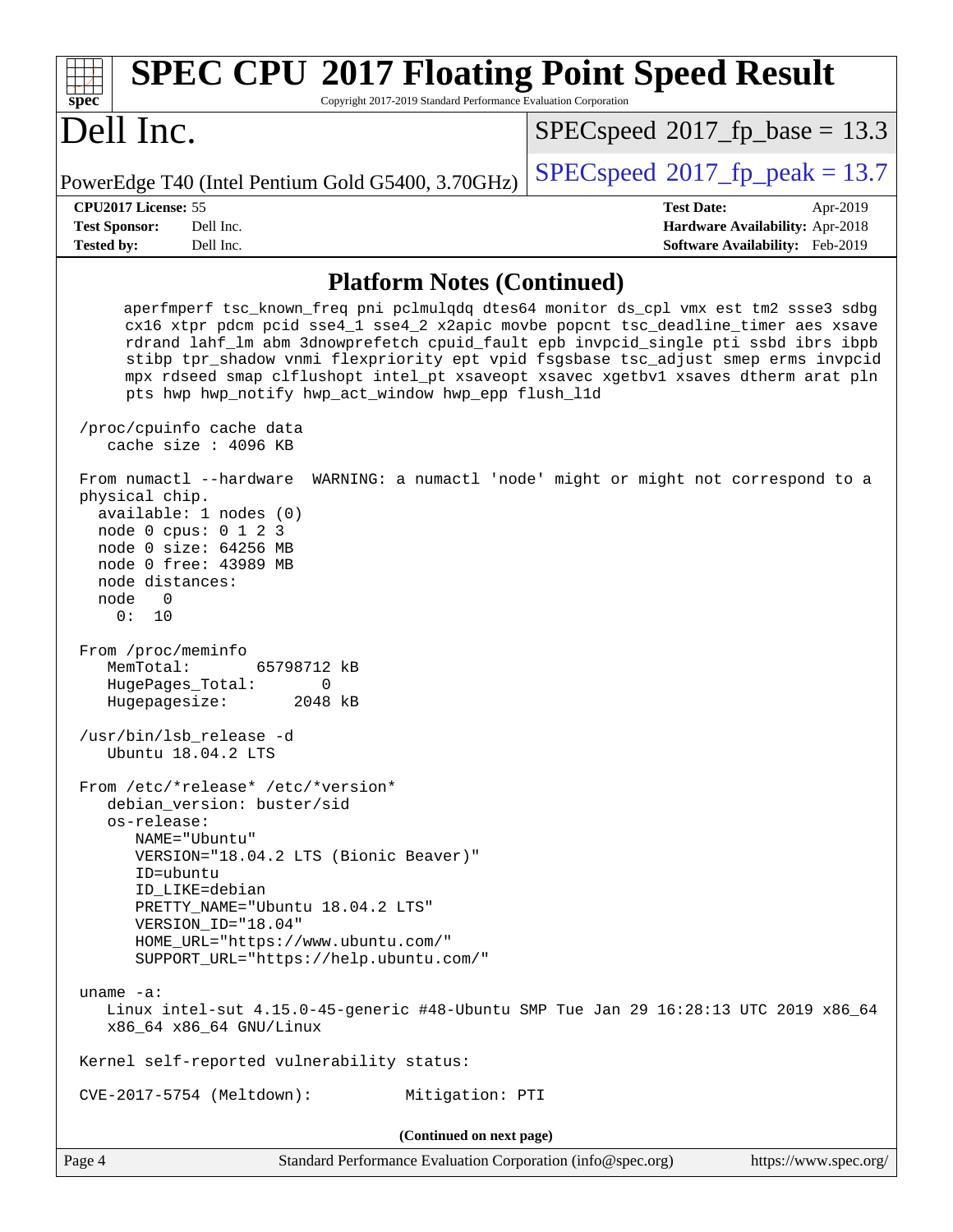| <b>SPEC CPU®2017 Floating Point Speed Result</b><br>Copyright 2017-2019 Standard Performance Evaluation Corporation<br>$spec^*$                                                                                                                                                                                                                                                                                                                                                                                                                                    |                                                                                                     |  |  |  |  |  |
|--------------------------------------------------------------------------------------------------------------------------------------------------------------------------------------------------------------------------------------------------------------------------------------------------------------------------------------------------------------------------------------------------------------------------------------------------------------------------------------------------------------------------------------------------------------------|-----------------------------------------------------------------------------------------------------|--|--|--|--|--|
| Dell Inc.                                                                                                                                                                                                                                                                                                                                                                                                                                                                                                                                                          | $SPEC speed$ <sup>®</sup> 2017_fp_base = 13.3                                                       |  |  |  |  |  |
| PowerEdge T40 (Intel Pentium Gold G5400, 3.70GHz)                                                                                                                                                                                                                                                                                                                                                                                                                                                                                                                  | $SPEC speed^{\circ}2017$ _fp_peak = 13.7                                                            |  |  |  |  |  |
| CPU2017 License: 55<br><b>Test Sponsor:</b><br>Dell Inc.<br>Dell Inc.<br><b>Tested by:</b>                                                                                                                                                                                                                                                                                                                                                                                                                                                                         | <b>Test Date:</b><br>Apr-2019<br>Hardware Availability: Apr-2018<br>Software Availability: Feb-2019 |  |  |  |  |  |
| <b>Platform Notes (Continued)</b>                                                                                                                                                                                                                                                                                                                                                                                                                                                                                                                                  |                                                                                                     |  |  |  |  |  |
| CVE-2017-5753 (Spectre variant 1): Mitigation: __user pointer sanitization<br>CVE-2017-5715 (Spectre variant 2): Mitigation: Full generic retpoline, IBPB, IBRS_FW                                                                                                                                                                                                                                                                                                                                                                                                 |                                                                                                     |  |  |  |  |  |
| run-level 5 Apr 24 13:22                                                                                                                                                                                                                                                                                                                                                                                                                                                                                                                                           |                                                                                                     |  |  |  |  |  |
| SPEC is set to: /home/cpu2017<br>Filesystem<br>Type Size Used Avail Use% Mounted on<br>/dev/sda2<br>36G<br>382G<br>ext4 439G<br>$9\frac{8}{10}$ /                                                                                                                                                                                                                                                                                                                                                                                                                  |                                                                                                     |  |  |  |  |  |
| Additional information from dmidecode follows. WARNING: Use caution when you interpret<br>this section. The 'dmidecode' program reads system data which is "intended to allow<br>hardware to be accurately determined", but the intent may not be met, as there are<br>frequent changes to hardware, firmware, and the "DMTF SMBIOS" standard.<br>BIOS Dell Inc. 0.1.3 04/22/2019<br>Memory:<br>4x 80CE000080CE M391A2K43BB1-CTD 16 GB 2 rank 2666, configured at 2400                                                                                             |                                                                                                     |  |  |  |  |  |
| (End of data from sysinfo program)                                                                                                                                                                                                                                                                                                                                                                                                                                                                                                                                 |                                                                                                     |  |  |  |  |  |
| <b>Compiler Version Notes</b>                                                                                                                                                                                                                                                                                                                                                                                                                                                                                                                                      |                                                                                                     |  |  |  |  |  |
| C<br>619.1bm_s(base, peak) 638.imagick_s(base, peak)<br>644.nab_s(base, peak)                                                                                                                                                                                                                                                                                                                                                                                                                                                                                      |                                                                                                     |  |  |  |  |  |
| Intel(R) C Intel(R) 64 Compiler for applications running on Intel(R) 64,<br>Version 19.0.0.117 Build 20180804<br>Copyright (C) 1985-2018 Intel Corporation. All rights reserved.                                                                                                                                                                                                                                                                                                                                                                                   |                                                                                                     |  |  |  |  |  |
| $C++$ , C, Fortran   607.cactuBSSN_s(base, peak)                                                                                                                                                                                                                                                                                                                                                                                                                                                                                                                   |                                                                                                     |  |  |  |  |  |
| Intel(R) C++ Intel(R) 64 Compiler for applications running on Intel(R) 64,<br>Version 19.0.0.117 Build 20180804<br>Copyright (C) 1985-2018 Intel Corporation. All rights reserved.<br>Intel(R) C Intel(R) 64 Compiler for applications running on Intel(R) 64,<br>Version 19.0.0.117 Build 20180804<br>Copyright (C) 1985-2018 Intel Corporation. All rights reserved.<br>$Intel(R)$ Fortran Intel(R) 64 Compiler for applications running on Intel(R)<br>64, Version 19.0.0.117 Build 20180804<br>Copyright (C) 1985-2018 Intel Corporation. All rights reserved. |                                                                                                     |  |  |  |  |  |
| 603.bwaves_s(base, peak) 649.fotonik3d_s(base, peak)<br>Fortran                                                                                                                                                                                                                                                                                                                                                                                                                                                                                                    |                                                                                                     |  |  |  |  |  |
| (Continued on next page)                                                                                                                                                                                                                                                                                                                                                                                                                                                                                                                                           |                                                                                                     |  |  |  |  |  |
| Page 5<br>Standard Performance Evaluation Corporation (info@spec.org)                                                                                                                                                                                                                                                                                                                                                                                                                                                                                              | https://www.spec.org/                                                                               |  |  |  |  |  |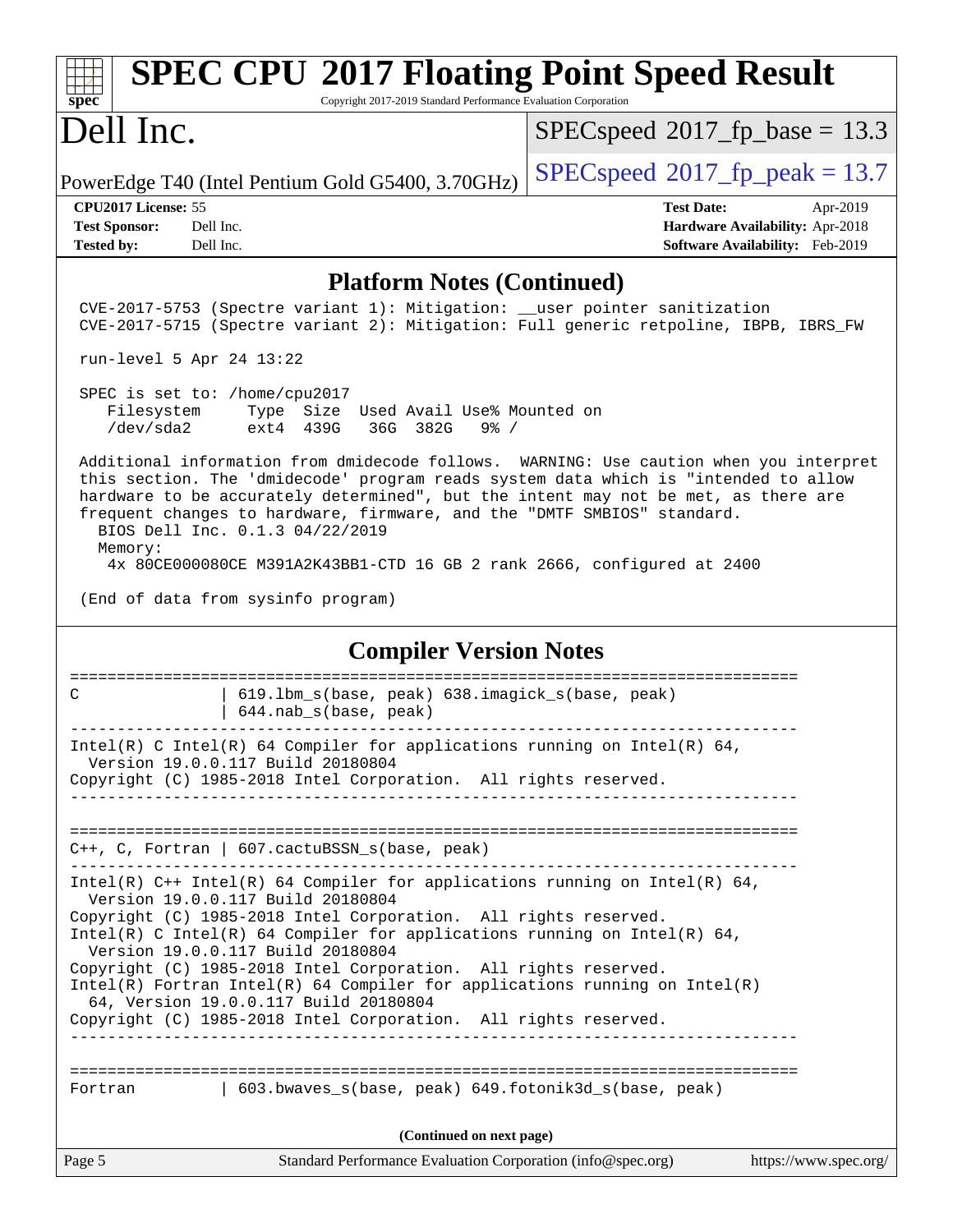| Dell Inc.                                                                                                                                                                                                                                                                                                                                                                    | $SPEC speed^{\circ}2017$ fp base = 13.3                                                                    |  |  |  |  |  |
|------------------------------------------------------------------------------------------------------------------------------------------------------------------------------------------------------------------------------------------------------------------------------------------------------------------------------------------------------------------------------|------------------------------------------------------------------------------------------------------------|--|--|--|--|--|
| PowerEdge T40 (Intel Pentium Gold G5400, 3.70GHz)                                                                                                                                                                                                                                                                                                                            | $SPEC speed^{\circ}2017$ fp peak = 13.7                                                                    |  |  |  |  |  |
| CPU <sub>2017</sub> License: 55<br><b>Test Sponsor:</b><br>Dell Inc.<br><b>Tested by:</b><br>Dell Inc.                                                                                                                                                                                                                                                                       | <b>Test Date:</b><br>Apr-2019<br>Hardware Availability: Apr-2018<br><b>Software Availability:</b> Feb-2019 |  |  |  |  |  |
| <b>Compiler Version Notes (Continued)</b><br>654.roms_s(base, peak)                                                                                                                                                                                                                                                                                                          |                                                                                                            |  |  |  |  |  |
| $Intel(R)$ Fortran Intel(R) 64 Compiler for applications running on Intel(R)<br>64, Version 19.0.0.117 Build 20180804<br>Copyright (C) 1985-2018 Intel Corporation. All rights reserved.                                                                                                                                                                                     |                                                                                                            |  |  |  |  |  |
| ==================================<br>$621.wrf_s(base, peak)$ $627.cam4_s(base, peak)$<br>Fortran, C<br>628.pop2_s(base, peak)                                                                                                                                                                                                                                               |                                                                                                            |  |  |  |  |  |
| $Intel(R)$ Fortran Intel(R) 64 Compiler for applications running on Intel(R)<br>64, Version 19.0.0.117 Build 20180804<br>Copyright (C) 1985-2018 Intel Corporation. All rights reserved.<br>Intel(R) C Intel(R) 64 Compiler for applications running on Intel(R) 64,<br>Version 19.0.0.117 Build 20180804<br>Copyright (C) 1985-2018 Intel Corporation. All rights reserved. |                                                                                                            |  |  |  |  |  |

[C benchmarks](http://www.spec.org/auto/cpu2017/Docs/result-fields.html#Cbenchmarks): [icc -m64 -std=c11](http://www.spec.org/cpu2017/results/res2019q3/cpu2017-20190831-17325.flags.html#user_CCbase_intel_icc_64bit_c11_33ee0cdaae7deeeab2a9725423ba97205ce30f63b9926c2519791662299b76a0318f32ddfffdc46587804de3178b4f9328c46fa7c2b0cd779d7a61945c91cd35)

[Fortran benchmarks](http://www.spec.org/auto/cpu2017/Docs/result-fields.html#Fortranbenchmarks): [ifort -m64](http://www.spec.org/cpu2017/results/res2019q3/cpu2017-20190831-17325.flags.html#user_FCbase_intel_ifort_64bit_24f2bb282fbaeffd6157abe4f878425411749daecae9a33200eee2bee2fe76f3b89351d69a8130dd5949958ce389cf37ff59a95e7a40d588e8d3a57e0c3fd751)

[Benchmarks using both Fortran and C](http://www.spec.org/auto/cpu2017/Docs/result-fields.html#BenchmarksusingbothFortranandC): [ifort -m64](http://www.spec.org/cpu2017/results/res2019q3/cpu2017-20190831-17325.flags.html#user_CC_FCbase_intel_ifort_64bit_24f2bb282fbaeffd6157abe4f878425411749daecae9a33200eee2bee2fe76f3b89351d69a8130dd5949958ce389cf37ff59a95e7a40d588e8d3a57e0c3fd751) [icc -m64 -std=c11](http://www.spec.org/cpu2017/results/res2019q3/cpu2017-20190831-17325.flags.html#user_CC_FCbase_intel_icc_64bit_c11_33ee0cdaae7deeeab2a9725423ba97205ce30f63b9926c2519791662299b76a0318f32ddfffdc46587804de3178b4f9328c46fa7c2b0cd779d7a61945c91cd35)

[Benchmarks using Fortran, C, and C++:](http://www.spec.org/auto/cpu2017/Docs/result-fields.html#BenchmarksusingFortranCandCXX) [icpc -m64](http://www.spec.org/cpu2017/results/res2019q3/cpu2017-20190831-17325.flags.html#user_CC_CXX_FCbase_intel_icpc_64bit_4ecb2543ae3f1412ef961e0650ca070fec7b7afdcd6ed48761b84423119d1bf6bdf5cad15b44d48e7256388bc77273b966e5eb805aefd121eb22e9299b2ec9d9) [icc -m64 -std=c11](http://www.spec.org/cpu2017/results/res2019q3/cpu2017-20190831-17325.flags.html#user_CC_CXX_FCbase_intel_icc_64bit_c11_33ee0cdaae7deeeab2a9725423ba97205ce30f63b9926c2519791662299b76a0318f32ddfffdc46587804de3178b4f9328c46fa7c2b0cd779d7a61945c91cd35) [ifort -m64](http://www.spec.org/cpu2017/results/res2019q3/cpu2017-20190831-17325.flags.html#user_CC_CXX_FCbase_intel_ifort_64bit_24f2bb282fbaeffd6157abe4f878425411749daecae9a33200eee2bee2fe76f3b89351d69a8130dd5949958ce389cf37ff59a95e7a40d588e8d3a57e0c3fd751)

### **[Base Portability Flags](http://www.spec.org/auto/cpu2017/Docs/result-fields.html#BasePortabilityFlags)**

 603.bwaves\_s: [-DSPEC\\_LP64](http://www.spec.org/cpu2017/results/res2019q3/cpu2017-20190831-17325.flags.html#suite_basePORTABILITY603_bwaves_s_DSPEC_LP64) 607.cactuBSSN\_s: [-DSPEC\\_LP64](http://www.spec.org/cpu2017/results/res2019q3/cpu2017-20190831-17325.flags.html#suite_basePORTABILITY607_cactuBSSN_s_DSPEC_LP64) 619.lbm\_s: [-DSPEC\\_LP64](http://www.spec.org/cpu2017/results/res2019q3/cpu2017-20190831-17325.flags.html#suite_basePORTABILITY619_lbm_s_DSPEC_LP64) 621.wrf\_s: [-DSPEC\\_LP64](http://www.spec.org/cpu2017/results/res2019q3/cpu2017-20190831-17325.flags.html#suite_basePORTABILITY621_wrf_s_DSPEC_LP64) [-DSPEC\\_CASE\\_FLAG](http://www.spec.org/cpu2017/results/res2019q3/cpu2017-20190831-17325.flags.html#b621.wrf_s_baseCPORTABILITY_DSPEC_CASE_FLAG) [-convert big\\_endian](http://www.spec.org/cpu2017/results/res2019q3/cpu2017-20190831-17325.flags.html#user_baseFPORTABILITY621_wrf_s_convert_big_endian_c3194028bc08c63ac5d04de18c48ce6d347e4e562e8892b8bdbdc0214820426deb8554edfa529a3fb25a586e65a3d812c835984020483e7e73212c4d31a38223) 627.cam4\_s: [-DSPEC\\_LP64](http://www.spec.org/cpu2017/results/res2019q3/cpu2017-20190831-17325.flags.html#suite_basePORTABILITY627_cam4_s_DSPEC_LP64) [-DSPEC\\_CASE\\_FLAG](http://www.spec.org/cpu2017/results/res2019q3/cpu2017-20190831-17325.flags.html#b627.cam4_s_baseCPORTABILITY_DSPEC_CASE_FLAG) 628.pop2\_s: [-DSPEC\\_LP64](http://www.spec.org/cpu2017/results/res2019q3/cpu2017-20190831-17325.flags.html#suite_basePORTABILITY628_pop2_s_DSPEC_LP64) [-DSPEC\\_CASE\\_FLAG](http://www.spec.org/cpu2017/results/res2019q3/cpu2017-20190831-17325.flags.html#b628.pop2_s_baseCPORTABILITY_DSPEC_CASE_FLAG) [-convert big\\_endian](http://www.spec.org/cpu2017/results/res2019q3/cpu2017-20190831-17325.flags.html#user_baseFPORTABILITY628_pop2_s_convert_big_endian_c3194028bc08c63ac5d04de18c48ce6d347e4e562e8892b8bdbdc0214820426deb8554edfa529a3fb25a586e65a3d812c835984020483e7e73212c4d31a38223) [-assume byterecl](http://www.spec.org/cpu2017/results/res2019q3/cpu2017-20190831-17325.flags.html#user_baseFPORTABILITY628_pop2_s_assume_byterecl_7e47d18b9513cf18525430bbf0f2177aa9bf368bc7a059c09b2c06a34b53bd3447c950d3f8d6c70e3faf3a05c8557d66a5798b567902e8849adc142926523472) 638.imagick\_s: [-DSPEC\\_LP64](http://www.spec.org/cpu2017/results/res2019q3/cpu2017-20190831-17325.flags.html#suite_basePORTABILITY638_imagick_s_DSPEC_LP64)

**(Continued on next page)**

Page 6 Standard Performance Evaluation Corporation [\(info@spec.org\)](mailto:info@spec.org) <https://www.spec.org/>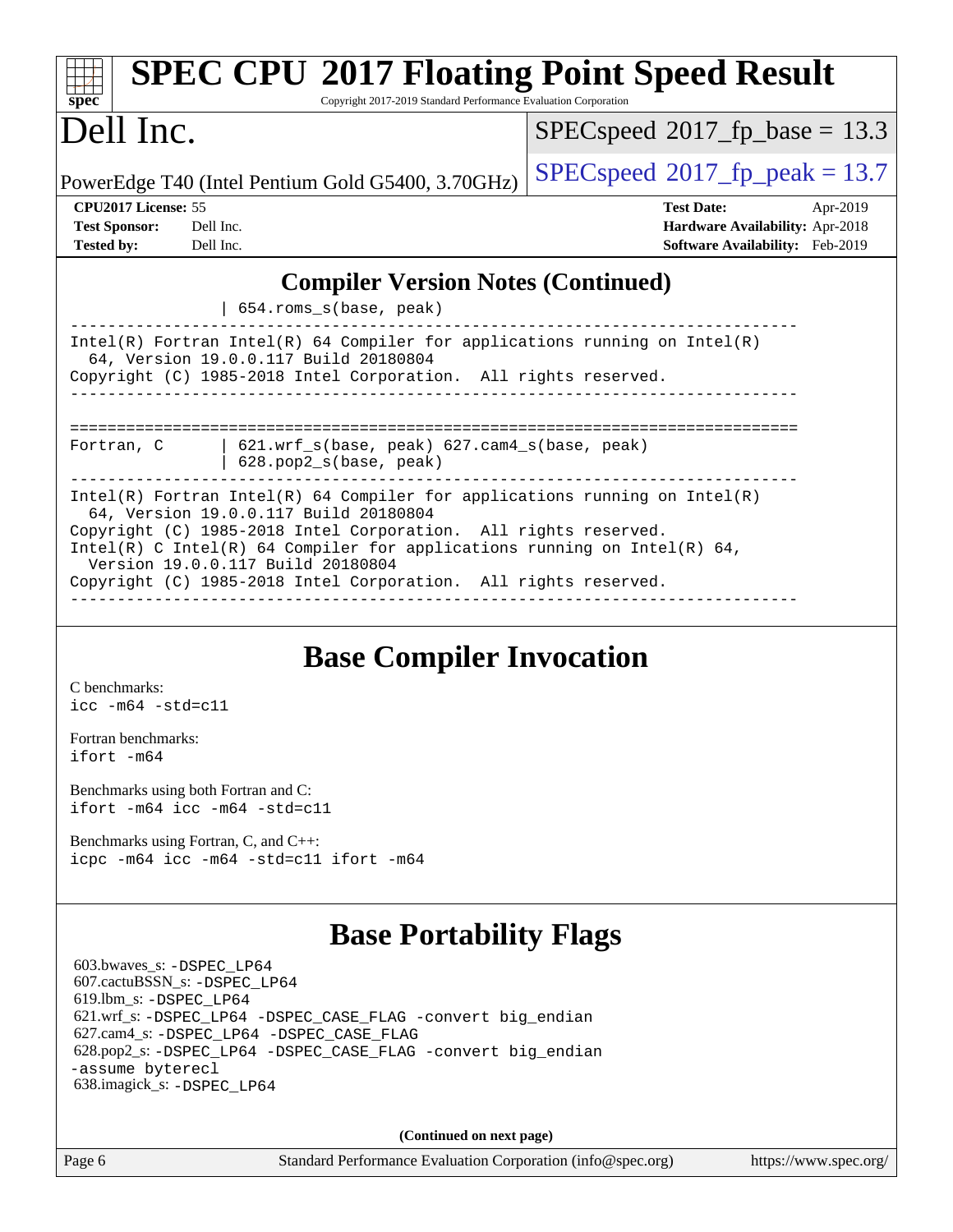# **[SPEC CPU](http://www.spec.org/auto/cpu2017/Docs/result-fields.html#SPECCPU2017FloatingPointSpeedResult)[2017 Floating Point Speed Result](http://www.spec.org/auto/cpu2017/Docs/result-fields.html#SPECCPU2017FloatingPointSpeedResult)**

Copyright 2017-2019 Standard Performance Evaluation Corporation

## Dell Inc.

**[spec](http://www.spec.org/)**

 $SPECspeed^{\circ}2017\_fp\_base = 13.3$  $SPECspeed^{\circ}2017\_fp\_base = 13.3$ 

PowerEdge T40 (Intel Pentium Gold G5400, 3.70GHz)  $\left|$  [SPECspeed](http://www.spec.org/auto/cpu2017/Docs/result-fields.html#SPECspeed2017fppeak)<sup>®</sup>[2017\\_fp\\_peak = 1](http://www.spec.org/auto/cpu2017/Docs/result-fields.html#SPECspeed2017fppeak)3.7

**[CPU2017 License:](http://www.spec.org/auto/cpu2017/Docs/result-fields.html#CPU2017License)** 55 **[Test Date:](http://www.spec.org/auto/cpu2017/Docs/result-fields.html#TestDate)** Apr-2019 **[Test Sponsor:](http://www.spec.org/auto/cpu2017/Docs/result-fields.html#TestSponsor)** Dell Inc. **[Hardware Availability:](http://www.spec.org/auto/cpu2017/Docs/result-fields.html#HardwareAvailability)** Apr-2018 **[Tested by:](http://www.spec.org/auto/cpu2017/Docs/result-fields.html#Testedby)** Dell Inc. **[Software Availability:](http://www.spec.org/auto/cpu2017/Docs/result-fields.html#SoftwareAvailability)** Feb-2019

## **[Base Portability Flags \(Continued\)](http://www.spec.org/auto/cpu2017/Docs/result-fields.html#BasePortabilityFlags)**

 644.nab\_s: [-DSPEC\\_LP64](http://www.spec.org/cpu2017/results/res2019q3/cpu2017-20190831-17325.flags.html#suite_basePORTABILITY644_nab_s_DSPEC_LP64) 649.fotonik3d\_s: [-DSPEC\\_LP64](http://www.spec.org/cpu2017/results/res2019q3/cpu2017-20190831-17325.flags.html#suite_basePORTABILITY649_fotonik3d_s_DSPEC_LP64) 654.roms\_s: [-DSPEC\\_LP64](http://www.spec.org/cpu2017/results/res2019q3/cpu2017-20190831-17325.flags.html#suite_basePORTABILITY654_roms_s_DSPEC_LP64)

**[Base Optimization Flags](http://www.spec.org/auto/cpu2017/Docs/result-fields.html#BaseOptimizationFlags)**

[C benchmarks](http://www.spec.org/auto/cpu2017/Docs/result-fields.html#Cbenchmarks):

[-xSSE4.2](http://www.spec.org/cpu2017/results/res2019q3/cpu2017-20190831-17325.flags.html#user_CCbase_f-xSSE42_d85b2ac37ddc90662d11f1a4a8dc959d40ee6b8c1b95cdec45efdeb6594938334ecec49699063ec518cad6ffb0ae5f89c6821e9beeb549020603d53f71a41bf5) [-ipo](http://www.spec.org/cpu2017/results/res2019q3/cpu2017-20190831-17325.flags.html#user_CCbase_f-ipo) [-O3](http://www.spec.org/cpu2017/results/res2019q3/cpu2017-20190831-17325.flags.html#user_CCbase_f-O3) [-no-prec-div](http://www.spec.org/cpu2017/results/res2019q3/cpu2017-20190831-17325.flags.html#user_CCbase_f-no-prec-div) [-qopt-prefetch](http://www.spec.org/cpu2017/results/res2019q3/cpu2017-20190831-17325.flags.html#user_CCbase_f-qopt-prefetch) [-ffinite-math-only](http://www.spec.org/cpu2017/results/res2019q3/cpu2017-20190831-17325.flags.html#user_CCbase_f_finite_math_only_cb91587bd2077682c4b38af759c288ed7c732db004271a9512da14a4f8007909a5f1427ecbf1a0fb78ff2a814402c6114ac565ca162485bbcae155b5e4258871) [-qopt-mem-layout-trans=3](http://www.spec.org/cpu2017/results/res2019q3/cpu2017-20190831-17325.flags.html#user_CCbase_f-qopt-mem-layout-trans) [-qopenmp](http://www.spec.org/cpu2017/results/res2019q3/cpu2017-20190831-17325.flags.html#user_CCbase_qopenmp_16be0c44f24f464004c6784a7acb94aca937f053568ce72f94b139a11c7c168634a55f6653758ddd83bcf7b8463e8028bb0b48b77bcddc6b78d5d95bb1df2967) [-DSPEC\\_OPENMP](http://www.spec.org/cpu2017/results/res2019q3/cpu2017-20190831-17325.flags.html#suite_CCbase_DSPEC_OPENMP)

[Fortran benchmarks](http://www.spec.org/auto/cpu2017/Docs/result-fields.html#Fortranbenchmarks):

```
-DSPEC_OPENMP -xSSE4.2 -ipo -O3 -no-prec-div -qopt-prefetch
-ffinite-math-only -qopt-mem-layout-trans=3 -qopenmp
-nostandard-realloc-lhs -align array32byte
```
[Benchmarks using both Fortran and C](http://www.spec.org/auto/cpu2017/Docs/result-fields.html#BenchmarksusingbothFortranandC):

```
-xSSE4.2 -ipo -O3 -no-prec-div -qopt-prefetch -ffinite-math-only
-qopt-mem-layout-trans=3 -qopenmp -DSPEC_OPENMP
-nostandard-realloc-lhs -align array32byte
```
[Benchmarks using Fortran, C, and C++:](http://www.spec.org/auto/cpu2017/Docs/result-fields.html#BenchmarksusingFortranCandCXX)

[-xSSE4.2](http://www.spec.org/cpu2017/results/res2019q3/cpu2017-20190831-17325.flags.html#user_CC_CXX_FCbase_f-xSSE42_d85b2ac37ddc90662d11f1a4a8dc959d40ee6b8c1b95cdec45efdeb6594938334ecec49699063ec518cad6ffb0ae5f89c6821e9beeb549020603d53f71a41bf5) [-ipo](http://www.spec.org/cpu2017/results/res2019q3/cpu2017-20190831-17325.flags.html#user_CC_CXX_FCbase_f-ipo) [-O3](http://www.spec.org/cpu2017/results/res2019q3/cpu2017-20190831-17325.flags.html#user_CC_CXX_FCbase_f-O3) [-no-prec-div](http://www.spec.org/cpu2017/results/res2019q3/cpu2017-20190831-17325.flags.html#user_CC_CXX_FCbase_f-no-prec-div) [-qopt-prefetch](http://www.spec.org/cpu2017/results/res2019q3/cpu2017-20190831-17325.flags.html#user_CC_CXX_FCbase_f-qopt-prefetch) [-ffinite-math-only](http://www.spec.org/cpu2017/results/res2019q3/cpu2017-20190831-17325.flags.html#user_CC_CXX_FCbase_f_finite_math_only_cb91587bd2077682c4b38af759c288ed7c732db004271a9512da14a4f8007909a5f1427ecbf1a0fb78ff2a814402c6114ac565ca162485bbcae155b5e4258871) [-qopt-mem-layout-trans=3](http://www.spec.org/cpu2017/results/res2019q3/cpu2017-20190831-17325.flags.html#user_CC_CXX_FCbase_f-qopt-mem-layout-trans) [-qopenmp](http://www.spec.org/cpu2017/results/res2019q3/cpu2017-20190831-17325.flags.html#user_CC_CXX_FCbase_qopenmp_16be0c44f24f464004c6784a7acb94aca937f053568ce72f94b139a11c7c168634a55f6653758ddd83bcf7b8463e8028bb0b48b77bcddc6b78d5d95bb1df2967) [-DSPEC\\_OPENMP](http://www.spec.org/cpu2017/results/res2019q3/cpu2017-20190831-17325.flags.html#suite_CC_CXX_FCbase_DSPEC_OPENMP) [-nostandard-realloc-lhs](http://www.spec.org/cpu2017/results/res2019q3/cpu2017-20190831-17325.flags.html#user_CC_CXX_FCbase_f_2003_std_realloc_82b4557e90729c0f113870c07e44d33d6f5a304b4f63d4c15d2d0f1fab99f5daaed73bdb9275d9ae411527f28b936061aa8b9c8f2d63842963b95c9dd6426b8a) [-align array32byte](http://www.spec.org/cpu2017/results/res2019q3/cpu2017-20190831-17325.flags.html#user_CC_CXX_FCbase_align_array32byte_b982fe038af199962ba9a80c053b8342c548c85b40b8e86eb3cc33dee0d7986a4af373ac2d51c3f7cf710a18d62fdce2948f201cd044323541f22fc0fffc51b6)

### **[Peak Compiler Invocation](http://www.spec.org/auto/cpu2017/Docs/result-fields.html#PeakCompilerInvocation)**

[C benchmarks](http://www.spec.org/auto/cpu2017/Docs/result-fields.html#Cbenchmarks): [icc -m64 -std=c11](http://www.spec.org/cpu2017/results/res2019q3/cpu2017-20190831-17325.flags.html#user_CCpeak_intel_icc_64bit_c11_33ee0cdaae7deeeab2a9725423ba97205ce30f63b9926c2519791662299b76a0318f32ddfffdc46587804de3178b4f9328c46fa7c2b0cd779d7a61945c91cd35)

[Fortran benchmarks](http://www.spec.org/auto/cpu2017/Docs/result-fields.html#Fortranbenchmarks): [ifort -m64](http://www.spec.org/cpu2017/results/res2019q3/cpu2017-20190831-17325.flags.html#user_FCpeak_intel_ifort_64bit_24f2bb282fbaeffd6157abe4f878425411749daecae9a33200eee2bee2fe76f3b89351d69a8130dd5949958ce389cf37ff59a95e7a40d588e8d3a57e0c3fd751)

[Benchmarks using both Fortran and C](http://www.spec.org/auto/cpu2017/Docs/result-fields.html#BenchmarksusingbothFortranandC): [ifort -m64](http://www.spec.org/cpu2017/results/res2019q3/cpu2017-20190831-17325.flags.html#user_CC_FCpeak_intel_ifort_64bit_24f2bb282fbaeffd6157abe4f878425411749daecae9a33200eee2bee2fe76f3b89351d69a8130dd5949958ce389cf37ff59a95e7a40d588e8d3a57e0c3fd751) [icc -m64 -std=c11](http://www.spec.org/cpu2017/results/res2019q3/cpu2017-20190831-17325.flags.html#user_CC_FCpeak_intel_icc_64bit_c11_33ee0cdaae7deeeab2a9725423ba97205ce30f63b9926c2519791662299b76a0318f32ddfffdc46587804de3178b4f9328c46fa7c2b0cd779d7a61945c91cd35)

[Benchmarks using Fortran, C, and C++:](http://www.spec.org/auto/cpu2017/Docs/result-fields.html#BenchmarksusingFortranCandCXX) [icpc -m64](http://www.spec.org/cpu2017/results/res2019q3/cpu2017-20190831-17325.flags.html#user_CC_CXX_FCpeak_intel_icpc_64bit_4ecb2543ae3f1412ef961e0650ca070fec7b7afdcd6ed48761b84423119d1bf6bdf5cad15b44d48e7256388bc77273b966e5eb805aefd121eb22e9299b2ec9d9) [icc -m64 -std=c11](http://www.spec.org/cpu2017/results/res2019q3/cpu2017-20190831-17325.flags.html#user_CC_CXX_FCpeak_intel_icc_64bit_c11_33ee0cdaae7deeeab2a9725423ba97205ce30f63b9926c2519791662299b76a0318f32ddfffdc46587804de3178b4f9328c46fa7c2b0cd779d7a61945c91cd35) [ifort -m64](http://www.spec.org/cpu2017/results/res2019q3/cpu2017-20190831-17325.flags.html#user_CC_CXX_FCpeak_intel_ifort_64bit_24f2bb282fbaeffd6157abe4f878425411749daecae9a33200eee2bee2fe76f3b89351d69a8130dd5949958ce389cf37ff59a95e7a40d588e8d3a57e0c3fd751)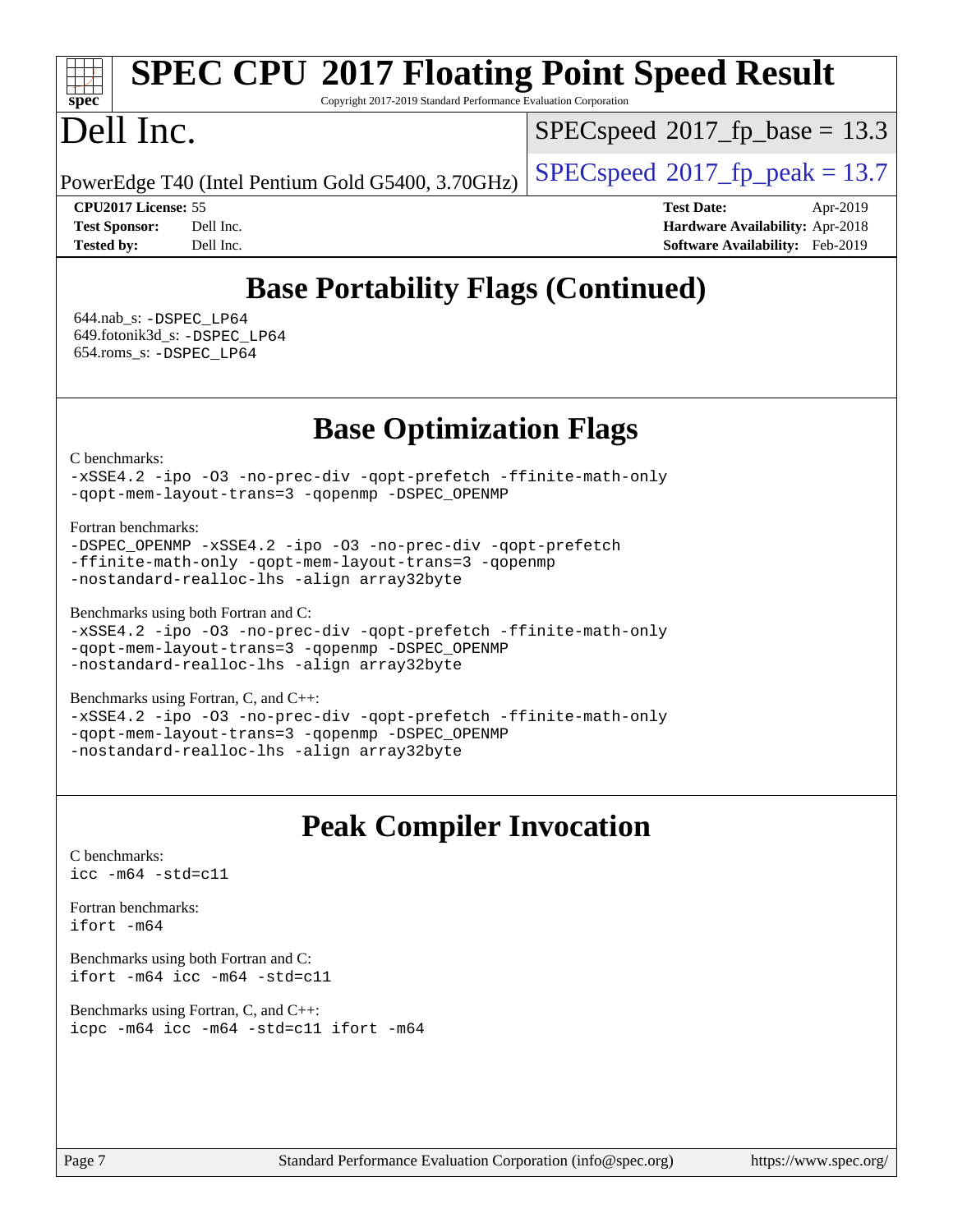# **[SPEC CPU](http://www.spec.org/auto/cpu2017/Docs/result-fields.html#SPECCPU2017FloatingPointSpeedResult)[2017 Floating Point Speed Result](http://www.spec.org/auto/cpu2017/Docs/result-fields.html#SPECCPU2017FloatingPointSpeedResult)**

Copyright 2017-2019 Standard Performance Evaluation Corporation

# Dell Inc.

**[spec](http://www.spec.org/)**

 $SPECspeed^{\circ}2017\_fp\_base = 13.3$  $SPECspeed^{\circ}2017\_fp\_base = 13.3$ 

PowerEdge T40 (Intel Pentium Gold G5400, 3.70GHz)  $\left|$  [SPECspeed](http://www.spec.org/auto/cpu2017/Docs/result-fields.html#SPECspeed2017fppeak)<sup>®</sup>[2017\\_fp\\_peak = 1](http://www.spec.org/auto/cpu2017/Docs/result-fields.html#SPECspeed2017fppeak)3.7

**[CPU2017 License:](http://www.spec.org/auto/cpu2017/Docs/result-fields.html#CPU2017License)** 55 **[Test Date:](http://www.spec.org/auto/cpu2017/Docs/result-fields.html#TestDate)** Apr-2019 **[Test Sponsor:](http://www.spec.org/auto/cpu2017/Docs/result-fields.html#TestSponsor)** Dell Inc. **[Hardware Availability:](http://www.spec.org/auto/cpu2017/Docs/result-fields.html#HardwareAvailability)** Apr-2018 **[Tested by:](http://www.spec.org/auto/cpu2017/Docs/result-fields.html#Testedby)** Dell Inc. **[Software Availability:](http://www.spec.org/auto/cpu2017/Docs/result-fields.html#SoftwareAvailability)** Feb-2019

### **[Peak Portability Flags](http://www.spec.org/auto/cpu2017/Docs/result-fields.html#PeakPortabilityFlags)**

Same as Base Portability Flags

## **[Peak Optimization Flags](http://www.spec.org/auto/cpu2017/Docs/result-fields.html#PeakOptimizationFlags)**

[C benchmarks](http://www.spec.org/auto/cpu2017/Docs/result-fields.html#Cbenchmarks):

 619.lbm\_s: [-prof-gen](http://www.spec.org/cpu2017/results/res2019q3/cpu2017-20190831-17325.flags.html#user_peakPASS1_CFLAGSPASS1_LDFLAGS619_lbm_s_prof_gen_5aa4926d6013ddb2a31985c654b3eb18169fc0c6952a63635c234f711e6e63dd76e94ad52365559451ec499a2cdb89e4dc58ba4c67ef54ca681ffbe1461d6b36)(pass 1) [-prof-use](http://www.spec.org/cpu2017/results/res2019q3/cpu2017-20190831-17325.flags.html#user_peakPASS2_CFLAGSPASS2_LDFLAGS619_lbm_s_prof_use_1a21ceae95f36a2b53c25747139a6c16ca95bd9def2a207b4f0849963b97e94f5260e30a0c64f4bb623698870e679ca08317ef8150905d41bd88c6f78df73f19)(pass 2) [-O2](http://www.spec.org/cpu2017/results/res2019q3/cpu2017-20190831-17325.flags.html#user_peakPASS1_COPTIMIZE619_lbm_s_f-O2) [-xSSE4.2](http://www.spec.org/cpu2017/results/res2019q3/cpu2017-20190831-17325.flags.html#user_peakPASS2_COPTIMIZE619_lbm_s_f-xSSE42_d85b2ac37ddc90662d11f1a4a8dc959d40ee6b8c1b95cdec45efdeb6594938334ecec49699063ec518cad6ffb0ae5f89c6821e9beeb549020603d53f71a41bf5) [-qopt-prefetch](http://www.spec.org/cpu2017/results/res2019q3/cpu2017-20190831-17325.flags.html#user_peakPASS1_COPTIMIZEPASS2_COPTIMIZE619_lbm_s_f-qopt-prefetch) [-ipo](http://www.spec.org/cpu2017/results/res2019q3/cpu2017-20190831-17325.flags.html#user_peakPASS2_COPTIMIZE619_lbm_s_f-ipo) [-O3](http://www.spec.org/cpu2017/results/res2019q3/cpu2017-20190831-17325.flags.html#user_peakPASS2_COPTIMIZE619_lbm_s_f-O3) [-no-prec-div](http://www.spec.org/cpu2017/results/res2019q3/cpu2017-20190831-17325.flags.html#user_peakPASS2_COPTIMIZE619_lbm_s_f-no-prec-div) [-ffinite-math-only](http://www.spec.org/cpu2017/results/res2019q3/cpu2017-20190831-17325.flags.html#user_peakPASS1_COPTIMIZEPASS2_COPTIMIZE619_lbm_s_f_finite_math_only_cb91587bd2077682c4b38af759c288ed7c732db004271a9512da14a4f8007909a5f1427ecbf1a0fb78ff2a814402c6114ac565ca162485bbcae155b5e4258871) [-qopt-mem-layout-trans=3](http://www.spec.org/cpu2017/results/res2019q3/cpu2017-20190831-17325.flags.html#user_peakPASS1_COPTIMIZEPASS2_COPTIMIZE619_lbm_s_f-qopt-mem-layout-trans) [-DSPEC\\_SUPPRESS\\_OPENMP](http://www.spec.org/cpu2017/results/res2019q3/cpu2017-20190831-17325.flags.html#suite_peakPASS1_COPTIMIZE619_lbm_s_DSPEC_SUPPRESS_OPENMP) [-qopenmp](http://www.spec.org/cpu2017/results/res2019q3/cpu2017-20190831-17325.flags.html#user_peakPASS2_COPTIMIZE619_lbm_s_qopenmp_16be0c44f24f464004c6784a7acb94aca937f053568ce72f94b139a11c7c168634a55f6653758ddd83bcf7b8463e8028bb0b48b77bcddc6b78d5d95bb1df2967) [-DSPEC\\_OPENMP](http://www.spec.org/cpu2017/results/res2019q3/cpu2017-20190831-17325.flags.html#suite_peakPASS2_COPTIMIZE619_lbm_s_DSPEC_OPENMP)

 638.imagick\_s: [-xSSE4.2](http://www.spec.org/cpu2017/results/res2019q3/cpu2017-20190831-17325.flags.html#user_peakCOPTIMIZE638_imagick_s_f-xSSE42_d85b2ac37ddc90662d11f1a4a8dc959d40ee6b8c1b95cdec45efdeb6594938334ecec49699063ec518cad6ffb0ae5f89c6821e9beeb549020603d53f71a41bf5) [-ipo](http://www.spec.org/cpu2017/results/res2019q3/cpu2017-20190831-17325.flags.html#user_peakCOPTIMIZE638_imagick_s_f-ipo) [-O3](http://www.spec.org/cpu2017/results/res2019q3/cpu2017-20190831-17325.flags.html#user_peakCOPTIMIZE638_imagick_s_f-O3) [-no-prec-div](http://www.spec.org/cpu2017/results/res2019q3/cpu2017-20190831-17325.flags.html#user_peakCOPTIMIZE638_imagick_s_f-no-prec-div) [-qopt-prefetch](http://www.spec.org/cpu2017/results/res2019q3/cpu2017-20190831-17325.flags.html#user_peakCOPTIMIZE638_imagick_s_f-qopt-prefetch) [-ffinite-math-only](http://www.spec.org/cpu2017/results/res2019q3/cpu2017-20190831-17325.flags.html#user_peakCOPTIMIZE638_imagick_s_f_finite_math_only_cb91587bd2077682c4b38af759c288ed7c732db004271a9512da14a4f8007909a5f1427ecbf1a0fb78ff2a814402c6114ac565ca162485bbcae155b5e4258871) [-qopt-mem-layout-trans=3](http://www.spec.org/cpu2017/results/res2019q3/cpu2017-20190831-17325.flags.html#user_peakCOPTIMIZE638_imagick_s_f-qopt-mem-layout-trans) [-qopenmp](http://www.spec.org/cpu2017/results/res2019q3/cpu2017-20190831-17325.flags.html#user_peakCOPTIMIZE638_imagick_s_qopenmp_16be0c44f24f464004c6784a7acb94aca937f053568ce72f94b139a11c7c168634a55f6653758ddd83bcf7b8463e8028bb0b48b77bcddc6b78d5d95bb1df2967) [-DSPEC\\_OPENMP](http://www.spec.org/cpu2017/results/res2019q3/cpu2017-20190831-17325.flags.html#suite_peakCOPTIMIZE638_imagick_s_DSPEC_OPENMP)

644.nab\_s: Same as 638.imagick\_s

[Fortran benchmarks](http://www.spec.org/auto/cpu2017/Docs/result-fields.html#Fortranbenchmarks):

 603.bwaves\_s: [-prof-gen](http://www.spec.org/cpu2017/results/res2019q3/cpu2017-20190831-17325.flags.html#user_peakPASS1_FFLAGSPASS1_LDFLAGS603_bwaves_s_prof_gen_5aa4926d6013ddb2a31985c654b3eb18169fc0c6952a63635c234f711e6e63dd76e94ad52365559451ec499a2cdb89e4dc58ba4c67ef54ca681ffbe1461d6b36)(pass 1) [-prof-use](http://www.spec.org/cpu2017/results/res2019q3/cpu2017-20190831-17325.flags.html#user_peakPASS2_FFLAGSPASS2_LDFLAGS603_bwaves_s_prof_use_1a21ceae95f36a2b53c25747139a6c16ca95bd9def2a207b4f0849963b97e94f5260e30a0c64f4bb623698870e679ca08317ef8150905d41bd88c6f78df73f19)(pass 2) [-DSPEC\\_SUPPRESS\\_OPENMP](http://www.spec.org/cpu2017/results/res2019q3/cpu2017-20190831-17325.flags.html#suite_peakPASS1_FOPTIMIZE603_bwaves_s_DSPEC_SUPPRESS_OPENMP) [-DSPEC\\_OPENMP](http://www.spec.org/cpu2017/results/res2019q3/cpu2017-20190831-17325.flags.html#suite_peakPASS2_FOPTIMIZE603_bwaves_s_DSPEC_OPENMP) [-O2](http://www.spec.org/cpu2017/results/res2019q3/cpu2017-20190831-17325.flags.html#user_peakPASS1_FOPTIMIZE603_bwaves_s_f-O2) [-xSSE4.2](http://www.spec.org/cpu2017/results/res2019q3/cpu2017-20190831-17325.flags.html#user_peakPASS2_FOPTIMIZE603_bwaves_s_f-xSSE42_d85b2ac37ddc90662d11f1a4a8dc959d40ee6b8c1b95cdec45efdeb6594938334ecec49699063ec518cad6ffb0ae5f89c6821e9beeb549020603d53f71a41bf5) [-qopt-prefetch](http://www.spec.org/cpu2017/results/res2019q3/cpu2017-20190831-17325.flags.html#user_peakPASS1_FOPTIMIZEPASS2_FOPTIMIZE603_bwaves_s_f-qopt-prefetch) [-ipo](http://www.spec.org/cpu2017/results/res2019q3/cpu2017-20190831-17325.flags.html#user_peakPASS2_FOPTIMIZE603_bwaves_s_f-ipo) [-O3](http://www.spec.org/cpu2017/results/res2019q3/cpu2017-20190831-17325.flags.html#user_peakPASS2_FOPTIMIZE603_bwaves_s_f-O3) [-no-prec-div](http://www.spec.org/cpu2017/results/res2019q3/cpu2017-20190831-17325.flags.html#user_peakPASS2_FOPTIMIZE603_bwaves_s_f-no-prec-div) [-ffinite-math-only](http://www.spec.org/cpu2017/results/res2019q3/cpu2017-20190831-17325.flags.html#user_peakPASS1_FOPTIMIZEPASS2_FOPTIMIZE603_bwaves_s_f_finite_math_only_cb91587bd2077682c4b38af759c288ed7c732db004271a9512da14a4f8007909a5f1427ecbf1a0fb78ff2a814402c6114ac565ca162485bbcae155b5e4258871) [-qopt-mem-layout-trans=3](http://www.spec.org/cpu2017/results/res2019q3/cpu2017-20190831-17325.flags.html#user_peakPASS1_FOPTIMIZEPASS2_FOPTIMIZE603_bwaves_s_f-qopt-mem-layout-trans) [-qopenmp](http://www.spec.org/cpu2017/results/res2019q3/cpu2017-20190831-17325.flags.html#user_peakPASS2_FOPTIMIZE603_bwaves_s_qopenmp_16be0c44f24f464004c6784a7acb94aca937f053568ce72f94b139a11c7c168634a55f6653758ddd83bcf7b8463e8028bb0b48b77bcddc6b78d5d95bb1df2967) [-nostandard-realloc-lhs](http://www.spec.org/cpu2017/results/res2019q3/cpu2017-20190831-17325.flags.html#user_peakEXTRA_FOPTIMIZE603_bwaves_s_f_2003_std_realloc_82b4557e90729c0f113870c07e44d33d6f5a304b4f63d4c15d2d0f1fab99f5daaed73bdb9275d9ae411527f28b936061aa8b9c8f2d63842963b95c9dd6426b8a) [-align array32byte](http://www.spec.org/cpu2017/results/res2019q3/cpu2017-20190831-17325.flags.html#user_peakEXTRA_FOPTIMIZE603_bwaves_s_align_array32byte_b982fe038af199962ba9a80c053b8342c548c85b40b8e86eb3cc33dee0d7986a4af373ac2d51c3f7cf710a18d62fdce2948f201cd044323541f22fc0fffc51b6)

649.fotonik3d\_s: Same as 603.bwaves\_s

 654.roms\_s: [-DSPEC\\_OPENMP](http://www.spec.org/cpu2017/results/res2019q3/cpu2017-20190831-17325.flags.html#suite_peakFOPTIMIZE654_roms_s_DSPEC_OPENMP) [-xSSE4.2](http://www.spec.org/cpu2017/results/res2019q3/cpu2017-20190831-17325.flags.html#user_peakFOPTIMIZE654_roms_s_f-xSSE42_d85b2ac37ddc90662d11f1a4a8dc959d40ee6b8c1b95cdec45efdeb6594938334ecec49699063ec518cad6ffb0ae5f89c6821e9beeb549020603d53f71a41bf5) [-ipo](http://www.spec.org/cpu2017/results/res2019q3/cpu2017-20190831-17325.flags.html#user_peakFOPTIMIZE654_roms_s_f-ipo) [-O3](http://www.spec.org/cpu2017/results/res2019q3/cpu2017-20190831-17325.flags.html#user_peakFOPTIMIZE654_roms_s_f-O3) [-no-prec-div](http://www.spec.org/cpu2017/results/res2019q3/cpu2017-20190831-17325.flags.html#user_peakFOPTIMIZE654_roms_s_f-no-prec-div) [-qopt-prefetch](http://www.spec.org/cpu2017/results/res2019q3/cpu2017-20190831-17325.flags.html#user_peakFOPTIMIZE654_roms_s_f-qopt-prefetch) [-ffinite-math-only](http://www.spec.org/cpu2017/results/res2019q3/cpu2017-20190831-17325.flags.html#user_peakFOPTIMIZE654_roms_s_f_finite_math_only_cb91587bd2077682c4b38af759c288ed7c732db004271a9512da14a4f8007909a5f1427ecbf1a0fb78ff2a814402c6114ac565ca162485bbcae155b5e4258871) [-qopt-mem-layout-trans=3](http://www.spec.org/cpu2017/results/res2019q3/cpu2017-20190831-17325.flags.html#user_peakFOPTIMIZE654_roms_s_f-qopt-mem-layout-trans) [-qopenmp](http://www.spec.org/cpu2017/results/res2019q3/cpu2017-20190831-17325.flags.html#user_peakFOPTIMIZE654_roms_s_qopenmp_16be0c44f24f464004c6784a7acb94aca937f053568ce72f94b139a11c7c168634a55f6653758ddd83bcf7b8463e8028bb0b48b77bcddc6b78d5d95bb1df2967) [-nostandard-realloc-lhs](http://www.spec.org/cpu2017/results/res2019q3/cpu2017-20190831-17325.flags.html#user_peakEXTRA_FOPTIMIZE654_roms_s_f_2003_std_realloc_82b4557e90729c0f113870c07e44d33d6f5a304b4f63d4c15d2d0f1fab99f5daaed73bdb9275d9ae411527f28b936061aa8b9c8f2d63842963b95c9dd6426b8a) [-align array32byte](http://www.spec.org/cpu2017/results/res2019q3/cpu2017-20190831-17325.flags.html#user_peakEXTRA_FOPTIMIZE654_roms_s_align_array32byte_b982fe038af199962ba9a80c053b8342c548c85b40b8e86eb3cc33dee0d7986a4af373ac2d51c3f7cf710a18d62fdce2948f201cd044323541f22fc0fffc51b6)

[Benchmarks using both Fortran and C](http://www.spec.org/auto/cpu2017/Docs/result-fields.html#BenchmarksusingbothFortranandC):

 621.wrf\_s: [-prof-gen](http://www.spec.org/cpu2017/results/res2019q3/cpu2017-20190831-17325.flags.html#user_peakPASS1_CFLAGSPASS1_FFLAGSPASS1_LDFLAGS621_wrf_s_prof_gen_5aa4926d6013ddb2a31985c654b3eb18169fc0c6952a63635c234f711e6e63dd76e94ad52365559451ec499a2cdb89e4dc58ba4c67ef54ca681ffbe1461d6b36)(pass 1) [-prof-use](http://www.spec.org/cpu2017/results/res2019q3/cpu2017-20190831-17325.flags.html#user_peakPASS2_CFLAGSPASS2_FFLAGSPASS2_LDFLAGS621_wrf_s_prof_use_1a21ceae95f36a2b53c25747139a6c16ca95bd9def2a207b4f0849963b97e94f5260e30a0c64f4bb623698870e679ca08317ef8150905d41bd88c6f78df73f19)(pass 2) [-O2](http://www.spec.org/cpu2017/results/res2019q3/cpu2017-20190831-17325.flags.html#user_peakPASS1_COPTIMIZEPASS1_FOPTIMIZE621_wrf_s_f-O2) [-xSSE4.2](http://www.spec.org/cpu2017/results/res2019q3/cpu2017-20190831-17325.flags.html#user_peakPASS2_COPTIMIZEPASS2_FOPTIMIZE621_wrf_s_f-xSSE42_d85b2ac37ddc90662d11f1a4a8dc959d40ee6b8c1b95cdec45efdeb6594938334ecec49699063ec518cad6ffb0ae5f89c6821e9beeb549020603d53f71a41bf5) [-qopt-prefetch](http://www.spec.org/cpu2017/results/res2019q3/cpu2017-20190831-17325.flags.html#user_peakPASS1_COPTIMIZEPASS1_FOPTIMIZEPASS2_COPTIMIZEPASS2_FOPTIMIZE621_wrf_s_f-qopt-prefetch) [-ipo](http://www.spec.org/cpu2017/results/res2019q3/cpu2017-20190831-17325.flags.html#user_peakPASS2_COPTIMIZEPASS2_FOPTIMIZE621_wrf_s_f-ipo) [-O3](http://www.spec.org/cpu2017/results/res2019q3/cpu2017-20190831-17325.flags.html#user_peakPASS2_COPTIMIZEPASS2_FOPTIMIZE621_wrf_s_f-O3) [-no-prec-div](http://www.spec.org/cpu2017/results/res2019q3/cpu2017-20190831-17325.flags.html#user_peakPASS2_COPTIMIZEPASS2_FOPTIMIZE621_wrf_s_f-no-prec-div) [-ffinite-math-only](http://www.spec.org/cpu2017/results/res2019q3/cpu2017-20190831-17325.flags.html#user_peakPASS1_COPTIMIZEPASS1_FOPTIMIZEPASS2_COPTIMIZEPASS2_FOPTIMIZE621_wrf_s_f_finite_math_only_cb91587bd2077682c4b38af759c288ed7c732db004271a9512da14a4f8007909a5f1427ecbf1a0fb78ff2a814402c6114ac565ca162485bbcae155b5e4258871) [-qopt-mem-layout-trans=3](http://www.spec.org/cpu2017/results/res2019q3/cpu2017-20190831-17325.flags.html#user_peakPASS1_COPTIMIZEPASS1_FOPTIMIZEPASS2_COPTIMIZEPASS2_FOPTIMIZE621_wrf_s_f-qopt-mem-layout-trans) [-DSPEC\\_SUPPRESS\\_OPENMP](http://www.spec.org/cpu2017/results/res2019q3/cpu2017-20190831-17325.flags.html#suite_peakPASS1_COPTIMIZEPASS1_FOPTIMIZE621_wrf_s_DSPEC_SUPPRESS_OPENMP) [-qopenmp](http://www.spec.org/cpu2017/results/res2019q3/cpu2017-20190831-17325.flags.html#user_peakPASS2_COPTIMIZEPASS2_FOPTIMIZE621_wrf_s_qopenmp_16be0c44f24f464004c6784a7acb94aca937f053568ce72f94b139a11c7c168634a55f6653758ddd83bcf7b8463e8028bb0b48b77bcddc6b78d5d95bb1df2967) [-DSPEC\\_OPENMP](http://www.spec.org/cpu2017/results/res2019q3/cpu2017-20190831-17325.flags.html#suite_peakPASS2_COPTIMIZEPASS2_FOPTIMIZE621_wrf_s_DSPEC_OPENMP) [-nostandard-realloc-lhs](http://www.spec.org/cpu2017/results/res2019q3/cpu2017-20190831-17325.flags.html#user_peakEXTRA_FOPTIMIZE621_wrf_s_f_2003_std_realloc_82b4557e90729c0f113870c07e44d33d6f5a304b4f63d4c15d2d0f1fab99f5daaed73bdb9275d9ae411527f28b936061aa8b9c8f2d63842963b95c9dd6426b8a) [-align array32byte](http://www.spec.org/cpu2017/results/res2019q3/cpu2017-20190831-17325.flags.html#user_peakEXTRA_FOPTIMIZE621_wrf_s_align_array32byte_b982fe038af199962ba9a80c053b8342c548c85b40b8e86eb3cc33dee0d7986a4af373ac2d51c3f7cf710a18d62fdce2948f201cd044323541f22fc0fffc51b6)

 627.cam4\_s: [-xSSE4.2](http://www.spec.org/cpu2017/results/res2019q3/cpu2017-20190831-17325.flags.html#user_peakCOPTIMIZEFOPTIMIZE627_cam4_s_f-xSSE42_d85b2ac37ddc90662d11f1a4a8dc959d40ee6b8c1b95cdec45efdeb6594938334ecec49699063ec518cad6ffb0ae5f89c6821e9beeb549020603d53f71a41bf5) [-ipo](http://www.spec.org/cpu2017/results/res2019q3/cpu2017-20190831-17325.flags.html#user_peakCOPTIMIZEFOPTIMIZE627_cam4_s_f-ipo) [-O3](http://www.spec.org/cpu2017/results/res2019q3/cpu2017-20190831-17325.flags.html#user_peakCOPTIMIZEFOPTIMIZE627_cam4_s_f-O3) [-no-prec-div](http://www.spec.org/cpu2017/results/res2019q3/cpu2017-20190831-17325.flags.html#user_peakCOPTIMIZEFOPTIMIZE627_cam4_s_f-no-prec-div) [-qopt-prefetch](http://www.spec.org/cpu2017/results/res2019q3/cpu2017-20190831-17325.flags.html#user_peakCOPTIMIZEFOPTIMIZE627_cam4_s_f-qopt-prefetch) [-ffinite-math-only](http://www.spec.org/cpu2017/results/res2019q3/cpu2017-20190831-17325.flags.html#user_peakCOPTIMIZEFOPTIMIZE627_cam4_s_f_finite_math_only_cb91587bd2077682c4b38af759c288ed7c732db004271a9512da14a4f8007909a5f1427ecbf1a0fb78ff2a814402c6114ac565ca162485bbcae155b5e4258871) [-qopt-mem-layout-trans=3](http://www.spec.org/cpu2017/results/res2019q3/cpu2017-20190831-17325.flags.html#user_peakCOPTIMIZEFOPTIMIZE627_cam4_s_f-qopt-mem-layout-trans) [-qopenmp](http://www.spec.org/cpu2017/results/res2019q3/cpu2017-20190831-17325.flags.html#user_peakCOPTIMIZEFOPTIMIZE627_cam4_s_qopenmp_16be0c44f24f464004c6784a7acb94aca937f053568ce72f94b139a11c7c168634a55f6653758ddd83bcf7b8463e8028bb0b48b77bcddc6b78d5d95bb1df2967) [-DSPEC\\_OPENMP](http://www.spec.org/cpu2017/results/res2019q3/cpu2017-20190831-17325.flags.html#suite_peakCOPTIMIZEFOPTIMIZE627_cam4_s_DSPEC_OPENMP) [-nostandard-realloc-lhs](http://www.spec.org/cpu2017/results/res2019q3/cpu2017-20190831-17325.flags.html#user_peakEXTRA_FOPTIMIZE627_cam4_s_f_2003_std_realloc_82b4557e90729c0f113870c07e44d33d6f5a304b4f63d4c15d2d0f1fab99f5daaed73bdb9275d9ae411527f28b936061aa8b9c8f2d63842963b95c9dd6426b8a) [-align array32byte](http://www.spec.org/cpu2017/results/res2019q3/cpu2017-20190831-17325.flags.html#user_peakEXTRA_FOPTIMIZE627_cam4_s_align_array32byte_b982fe038af199962ba9a80c053b8342c548c85b40b8e86eb3cc33dee0d7986a4af373ac2d51c3f7cf710a18d62fdce2948f201cd044323541f22fc0fffc51b6)

628.pop2\_s: Same as 621.wrf\_s

**(Continued on next page)**